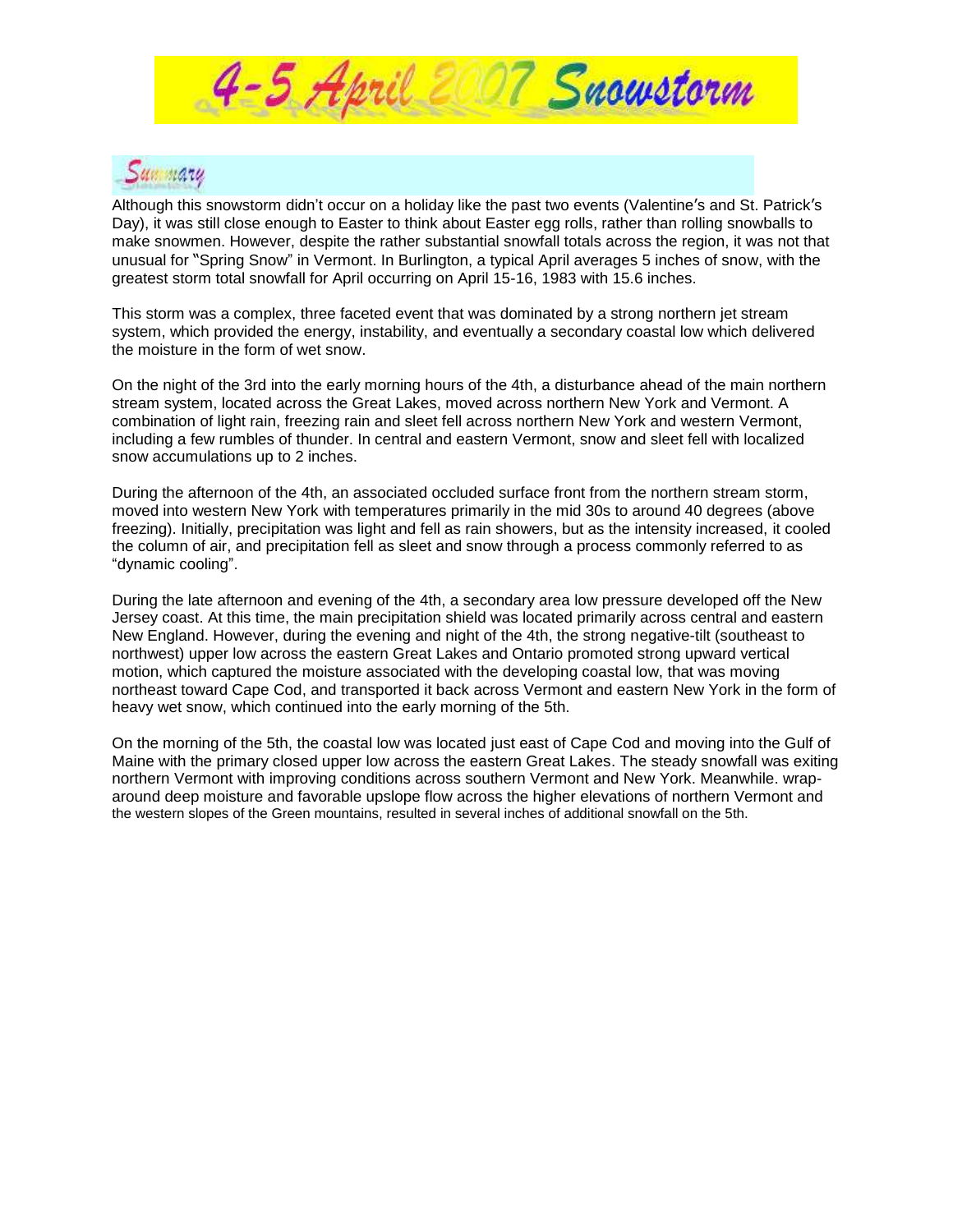# Snowfall Map 1 4-5 April 2007



Storm Total Snowfall from the pre-Easter snowstorm (Click image to enlarge)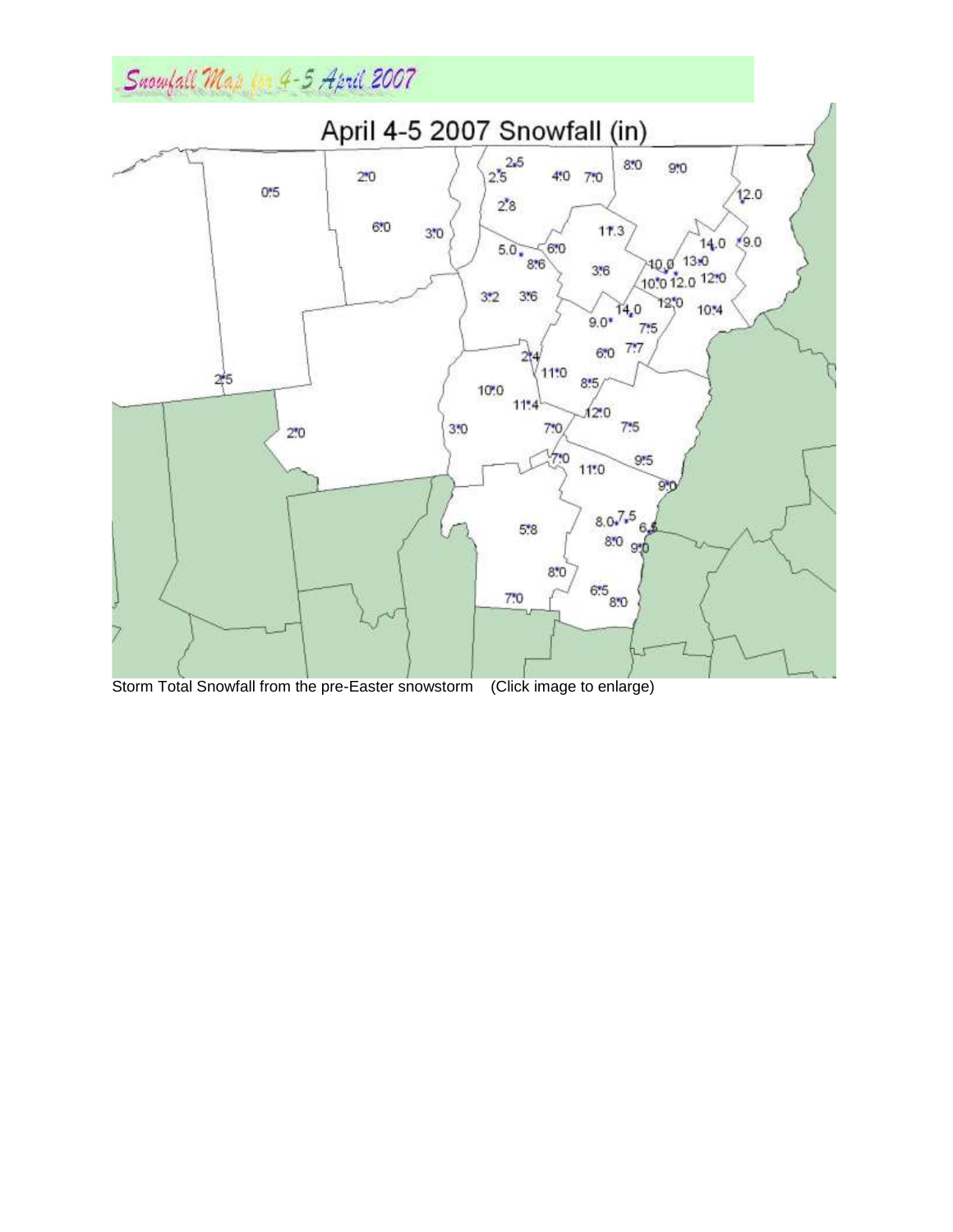## Suomfall Totale (1898 3 April 2007 (text)

PUBLIC INFORMATION STATEMENT SPOTTER REPORTS NATIONAL WEATHER SERVICE BURLINGTON VT 1030 AM EDT FRI APR 6 2007

THE FOLLOWING ARE UNOFFICIAL OBSERVATIONS TAKEN DURING THE APRIL 4TH AND 5TH SNOW STORM THAT AFFECTED OUR REGION. APPRECIATION IS EXTENDED TO HIGHWAY DEPARTMENTS...COOPERATIVE OBSERVERS...SKYWARN SPOTTERS AND MEDIA FOR THESE REPORTS. THIS SUMMARY IS ALSO AVAILABLE ON OUR HOME PAGE AT WEATHER.GOV/BURLINGTON.

#### \*\*\*\*\*\*\*\*\*\*\*\*\*\*\*\*\*\*\*STORM TOTAL SNOWFALL\*\*\*\*\*\*\*\*\*\*\*\*\*\*\*\*\*\*\*\*

| LOCATION | STORM TOTAL | TIME/DATE   | COMMENTS |
|----------|-------------|-------------|----------|
|          | SNOWFALL    | OF.         |          |
|          | (INCHES)    | MEASUREMENT |          |
|          |             |             |          |

### NEW YORK

| $\ldots$ CLINTON COUNTY |     |           |     |           |
|-------------------------|-----|-----------|-----|-----------|
| <b>DANNEMORA</b>        | 6.0 | 1006 AM   | 4/5 | HAM RADIO |
| ELLENBURG DEPOT         | 2.0 | 958 AM    | 4/5 | COOP      |
| PLATTSBURGH             | 1.0 | 700 AM    | 4/5 | MEDIA     |
| ESSEX COUNTY            |     |           |     |           |
| NEWCOMB                 | 2.0 | 958 AM    | 4/5 | COOP      |
| FRANKLIN COUNTY         |     |           |     |           |
| TUPPER LAKE             | 2.5 | 700 AM    | 4/6 | COOP      |
| MALONE                  | 0.5 | 959<br>AM | 4/5 | COOP      |

#### VERMONT

|  |     | $4/6$ COOP                                                                                                                                                                                                                                                                                                                                                                                                          |
|--|-----|---------------------------------------------------------------------------------------------------------------------------------------------------------------------------------------------------------------------------------------------------------------------------------------------------------------------------------------------------------------------------------------------------------------------|
|  |     | SPOTTER                                                                                                                                                                                                                                                                                                                                                                                                             |
|  |     | SPOTTER                                                                                                                                                                                                                                                                                                                                                                                                             |
|  |     |                                                                                                                                                                                                                                                                                                                                                                                                                     |
|  |     | COOP                                                                                                                                                                                                                                                                                                                                                                                                                |
|  | 4/5 | SPOTTER                                                                                                                                                                                                                                                                                                                                                                                                             |
|  | 4/5 | SPOTTER                                                                                                                                                                                                                                                                                                                                                                                                             |
|  |     | SPOTTER                                                                                                                                                                                                                                                                                                                                                                                                             |
|  |     | SPOTTER                                                                                                                                                                                                                                                                                                                                                                                                             |
|  |     |                                                                                                                                                                                                                                                                                                                                                                                                                     |
|  |     | SPOTTER                                                                                                                                                                                                                                                                                                                                                                                                             |
|  |     |                                                                                                                                                                                                                                                                                                                                                                                                                     |
|  |     |                                                                                                                                                                                                                                                                                                                                                                                                                     |
|  | 4/6 | NWS EMPLOYEE                                                                                                                                                                                                                                                                                                                                                                                                        |
|  | 4/6 | <b>NWS EMPLOYEE</b>                                                                                                                                                                                                                                                                                                                                                                                                 |
|  | 4/6 | NWS OFFICE                                                                                                                                                                                                                                                                                                                                                                                                          |
|  | 4/5 | COOP                                                                                                                                                                                                                                                                                                                                                                                                                |
|  |     |                                                                                                                                                                                                                                                                                                                                                                                                                     |
|  |     |                                                                                                                                                                                                                                                                                                                                                                                                                     |
|  |     | COOP                                                                                                                                                                                                                                                                                                                                                                                                                |
|  |     | SOUTH LINCOLN 11.4 700 AM 4/6 COOP<br>10.0 700 AM<br>7.0 1042 AM 4/5<br>$3.0$ 1004 AM $4/5$<br>14.0 700 AM 4/6<br>13.0 1008 AM<br>12.0 1042 AM<br>12.0 1007 AM 4/5<br>12.0 1046 AM 4/5<br>SAINT JOHNSBURY 10.4 700 AM 4/6 COOP<br>EAST HARDWICK 10.0 1000 AM 4/5<br>8.6 700 AM 4/6 NWS EMPLOYEE<br>5.0 700 AM<br>JERICHO CENTER 3.6 700 AM<br>3.2 800 AM<br>2.4 945 AM<br>12.0 1045 AM 4/5 COOP<br>9.0 945 AM $4/5$ |

...FRANKLIN COUNTY...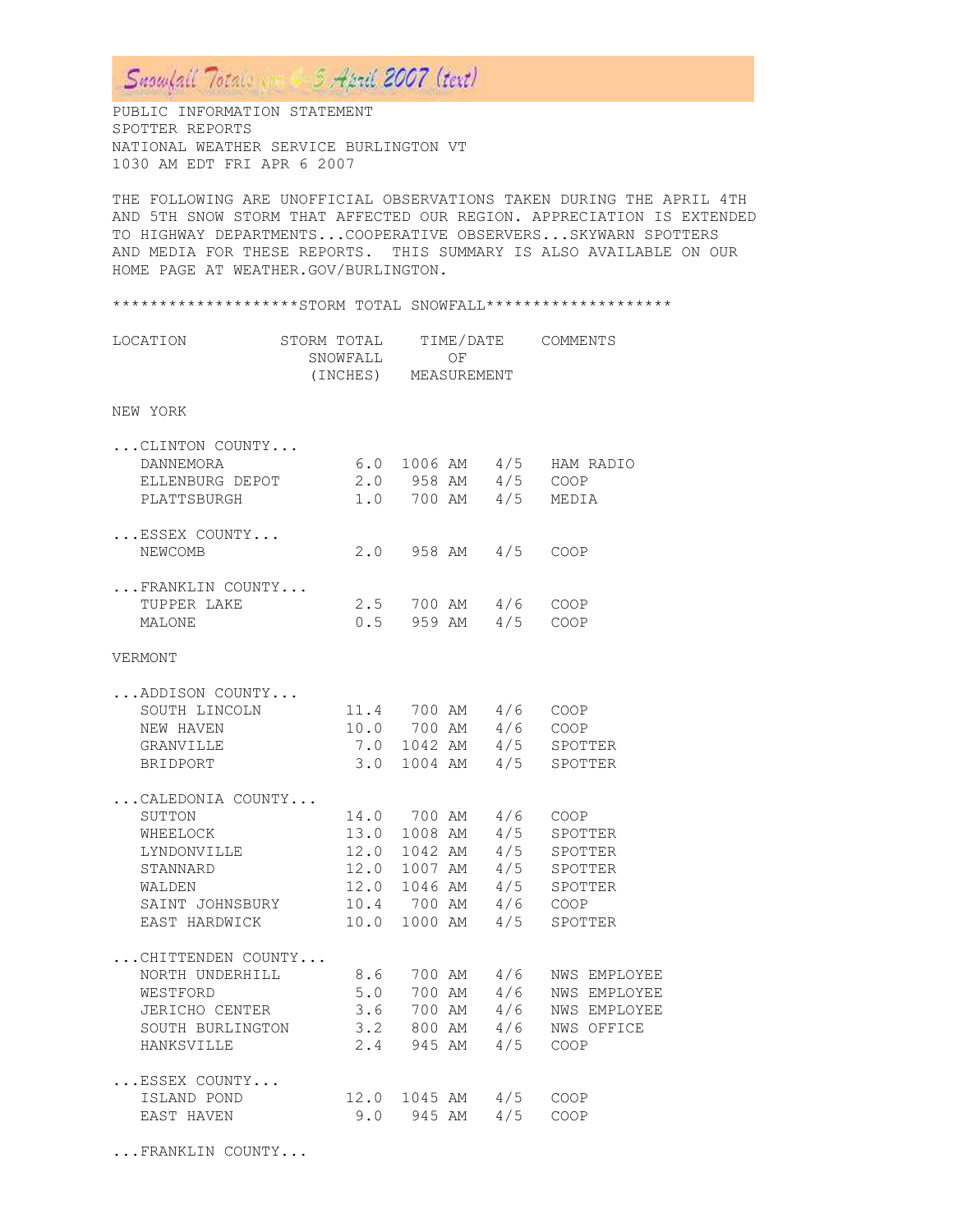| MONTGOMERY         |     |        | 7.0 428 PM 4/5                              |                                                    |
|--------------------|-----|--------|---------------------------------------------|----------------------------------------------------|
| ENOSBURG FALLS     |     |        | 4.0 700 AM 4/6 COOP                         |                                                    |
| SAINT ALBANS       |     |        |                                             | 2.8 946 AM 4/5 COOP<br>2.5 1006 AM 4/5 HAM RADIO   |
| HIGHGATE CENTER    |     |        |                                             |                                                    |
| SWANTON            |     |        |                                             | 2.5 1005 AM 4/5 SPOTTER                            |
| LAMOILLE COUNTY    |     |        |                                             |                                                    |
| EDEN               |     |        | 11.3 700 AM 4/6 COOP                        |                                                    |
| JEFFERSONVILLE     | 6.0 |        | 947 AM 4/5 COOP                             |                                                    |
| MORRISVILLE        |     |        | $3.6$ 948 AM $4/5$ COOP                     |                                                    |
| ORANGE COUNTY      |     |        |                                             |                                                    |
| BROOKFIELD         |     |        | 12.0 700 AM 4/6 COOP                        |                                                    |
| STRAFFORD          |     |        |                                             | 9.5 1004 AM 4/5 SPOTTER<br>9.0 700 AM 4/6 COOP     |
| UNION VILLAGE DAM  |     |        |                                             |                                                    |
| CHELSEA            |     |        | 7.5 700 AM 4/6 COOP                         |                                                    |
| ORLEANS COUNTY     |     |        |                                             |                                                    |
| GREENSBORO BEND    |     |        |                                             |                                                    |
| NEWPORT            |     |        |                                             |                                                    |
| JAY                |     |        | 8.0 951 AM 4/5 COOP                         |                                                    |
| RUTLAND COUNTY     |     |        |                                             |                                                    |
| MOUNT HOLLY        |     |        |                                             | 8.0 1044 AM 4/5 SPOTTER                            |
| DANBY FOUR CORNERS |     |        | 7.0 700 AM 4/6 COOP<br>5.8 700 AM 4/6 COOP  |                                                    |
| RUTLAND            |     |        |                                             |                                                    |
| WASHINGTON COUNTY  |     |        |                                             |                                                    |
| NORTH CALAIS       |     |        |                                             | 14.0 1205 PM 4/5 SPOTTER                           |
| WAITSFIELD         |     |        | 11.0 700 AM 4/6 COOP<br>9.0 700 AM 4/6 COOP |                                                    |
| WORCESTER          |     |        |                                             |                                                    |
| NORTHFIELD         |     |        |                                             | 8.5 1009 AM 4/5 NWS EMPLOYEE                       |
| PLAINFIELD         |     |        |                                             | 7.7 700 AM 4/6 COOP<br>7.5 1225 PM 4/5 SPOTTER     |
| MARSHFIELD         |     |        |                                             |                                                    |
| MONTPELIER         |     |        | 6.0 700 AM 4/6 COOP                         |                                                    |
| WINDSOR COUNTY     |     |        |                                             |                                                    |
| <b>BETHEL</b>      |     |        |                                             | 11.0 700 AM 4/6 COOP<br>9.0 1207 PM 4/5 VT HIGHWAY |
| HARTLAND           |     |        |                                             |                                                    |
| NORTH SPRINGFIELD  | 8.0 |        |                                             | 1044 AM 4/5 SPOTTER                                |
| SOUTH WOODSTOCK    |     |        |                                             | 8.0 1205 PM 4/5 VT HIGHWAY<br>8.0 957 AM 4/5 COOP  |
| WOODSTOCK          |     |        |                                             |                                                    |
| TAFTSVILLE         |     |        |                                             | 7.5 1041 AM 4/5 SPOTTER                            |
| ROCHESTER          |     |        |                                             | 7.0 957 AM 4/5 COOP<br>6.5 1041 AM 4/5 SPOTTER     |
| CAVENDISH          |     |        |                                             |                                                    |
| NORTH HARTLAND     | 6.5 | 700 AM | 4/6                                         | COOP                                               |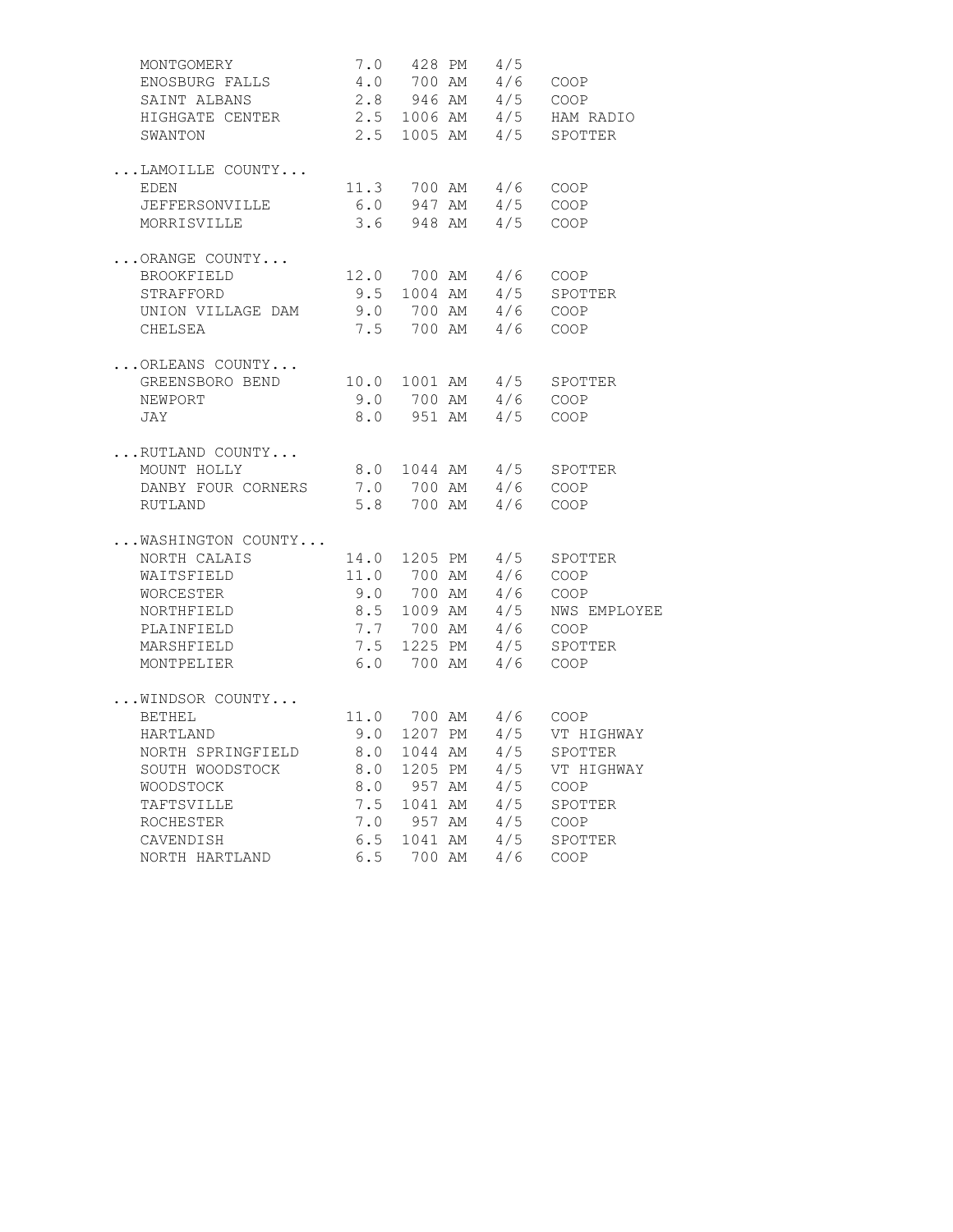

Surface Weather Map at 7:00 A.M. E.S.T. Surface Chart, Wednesday Morning (4/4/2007), 1200UTC (8am EDT) (Click image to enlarge)



US Upper Air Chart (500HPa), Wednesday Morning (4/4/2007), 1200UTC (8am EDT) (Click image to enlarge)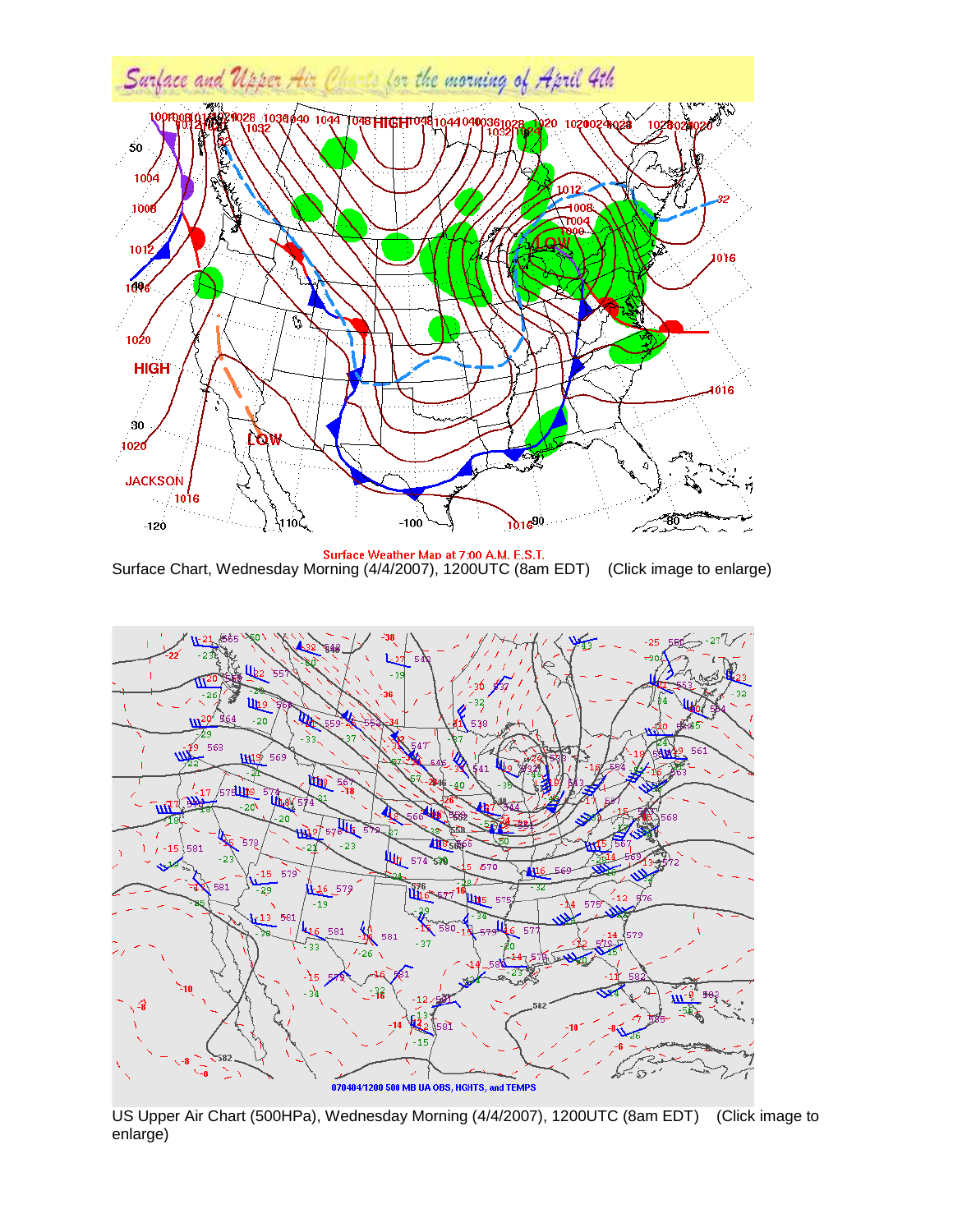

Composite Radar at 2 pm EDT Wednesday afternoon (4/4/2007) - Snow, sleet and rain showers across Vermont and northern New York with Heavy precipitation across southern New England and Long Island. (Click image to enlarge)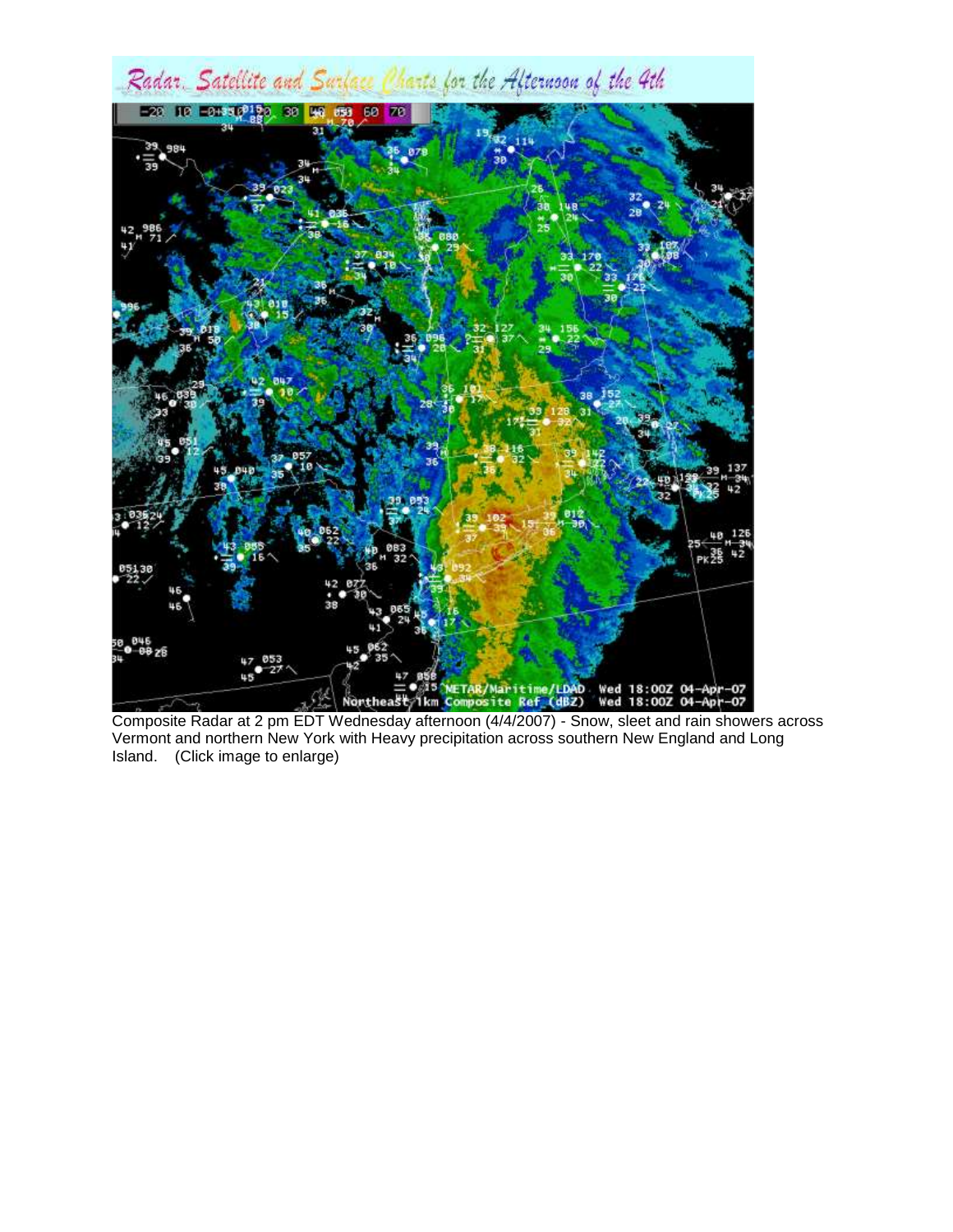

Infra-red Satellite at 2 pm EDT Wednesday afternoon (4/4/2007) - Heaviest precipitation ahead of occluded front from Vermont/New York border east. Meanwhile, the occluded front is located from eastern Lake Ontario south across east-central Pennsylvania to northern Virginia. (Click image to enlarge)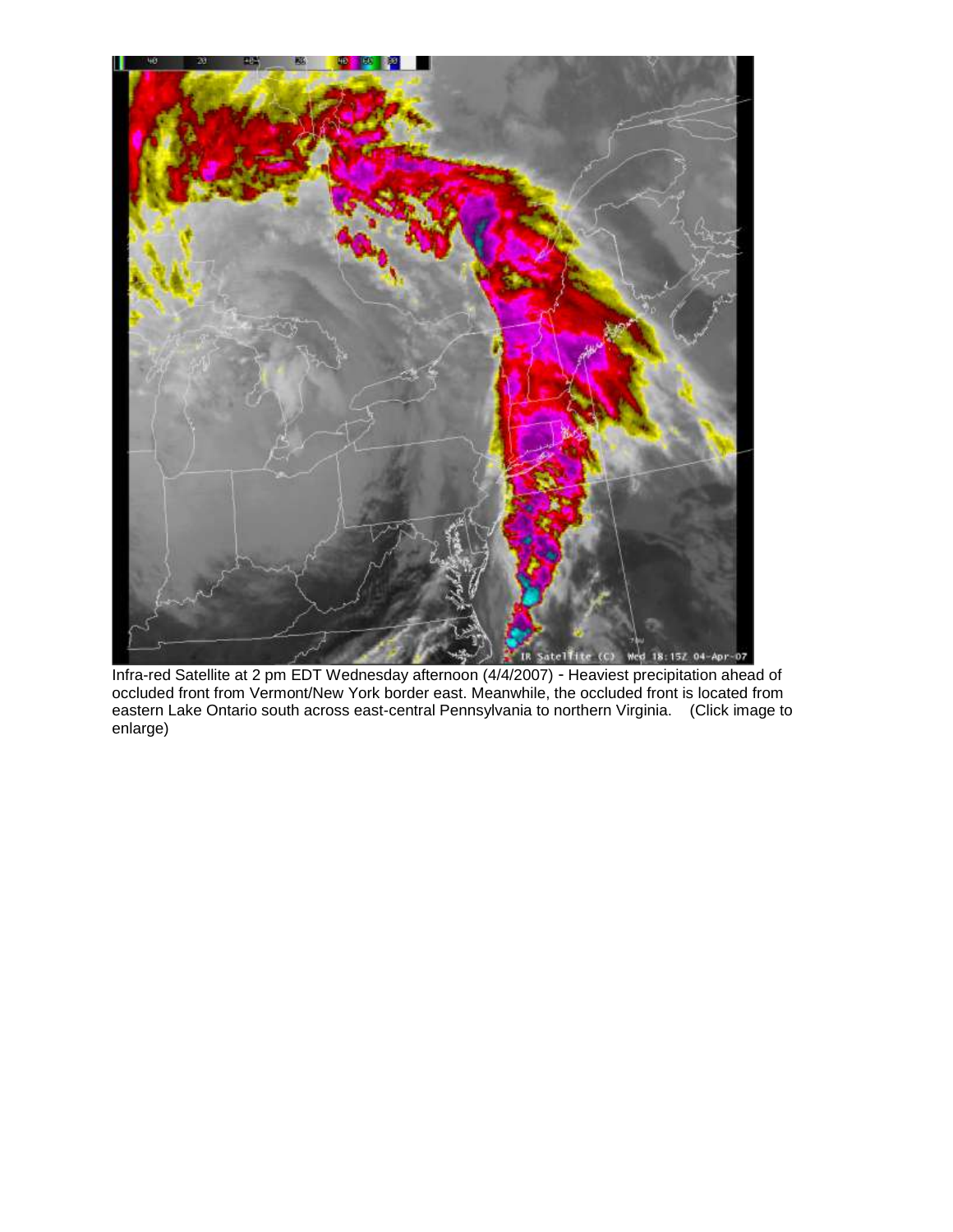

US Surface Chart, Wednesday afternoon (4/4/2007), 2100UTC (5pm EDT) (Click image to enlarge)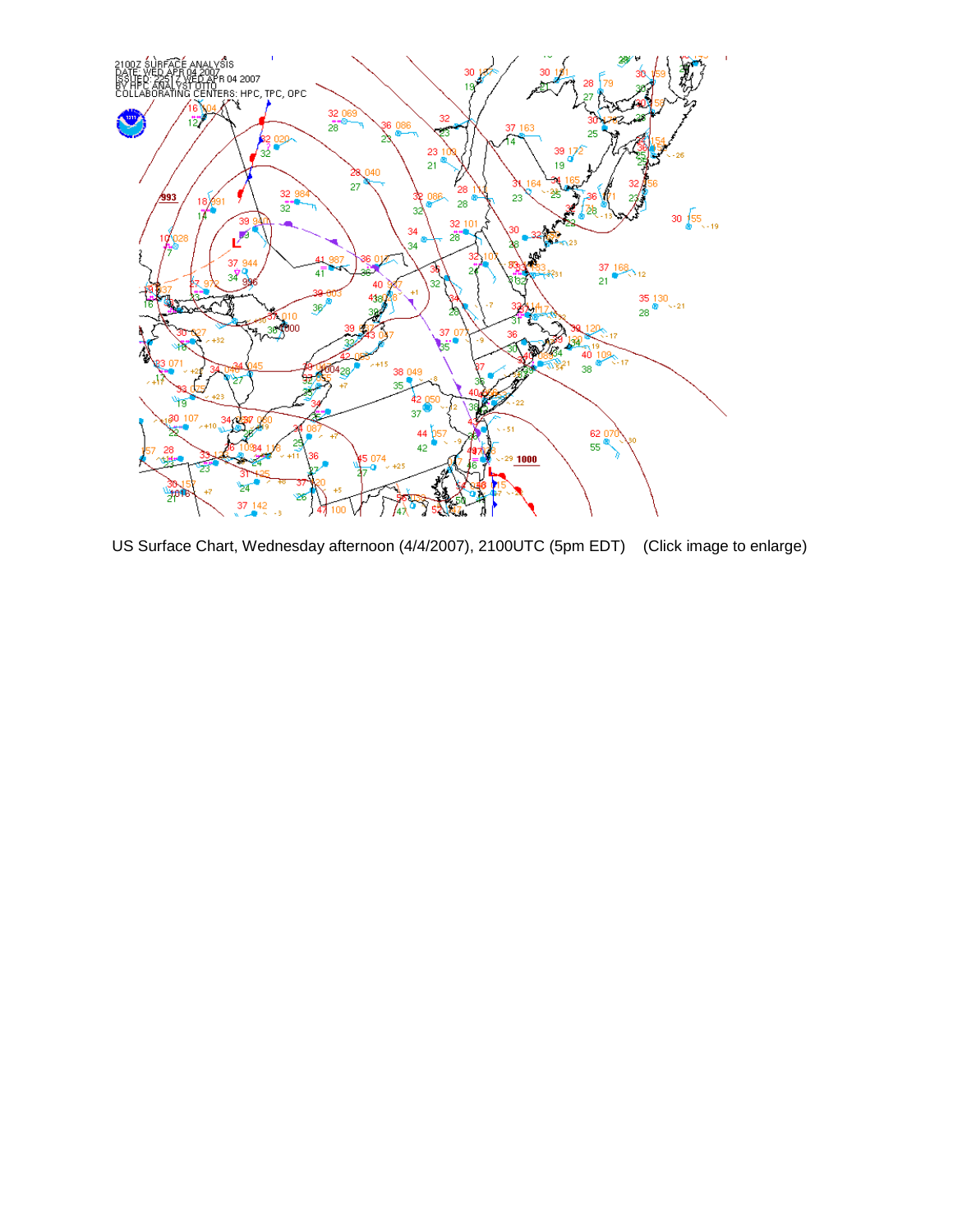

Water Vapor Satellite Picture on Wednesday afternoon (4/4/2007) showing the strong upper level cut-off Water Vapor Satellite Picture on Wednesday afternoon (4/4/2007) showing the strong upper level cut-off low across the northern Great Lakes, as well as the negative tilted orientation of the trough from the Appalachians back to the closed low over the Great Lakes.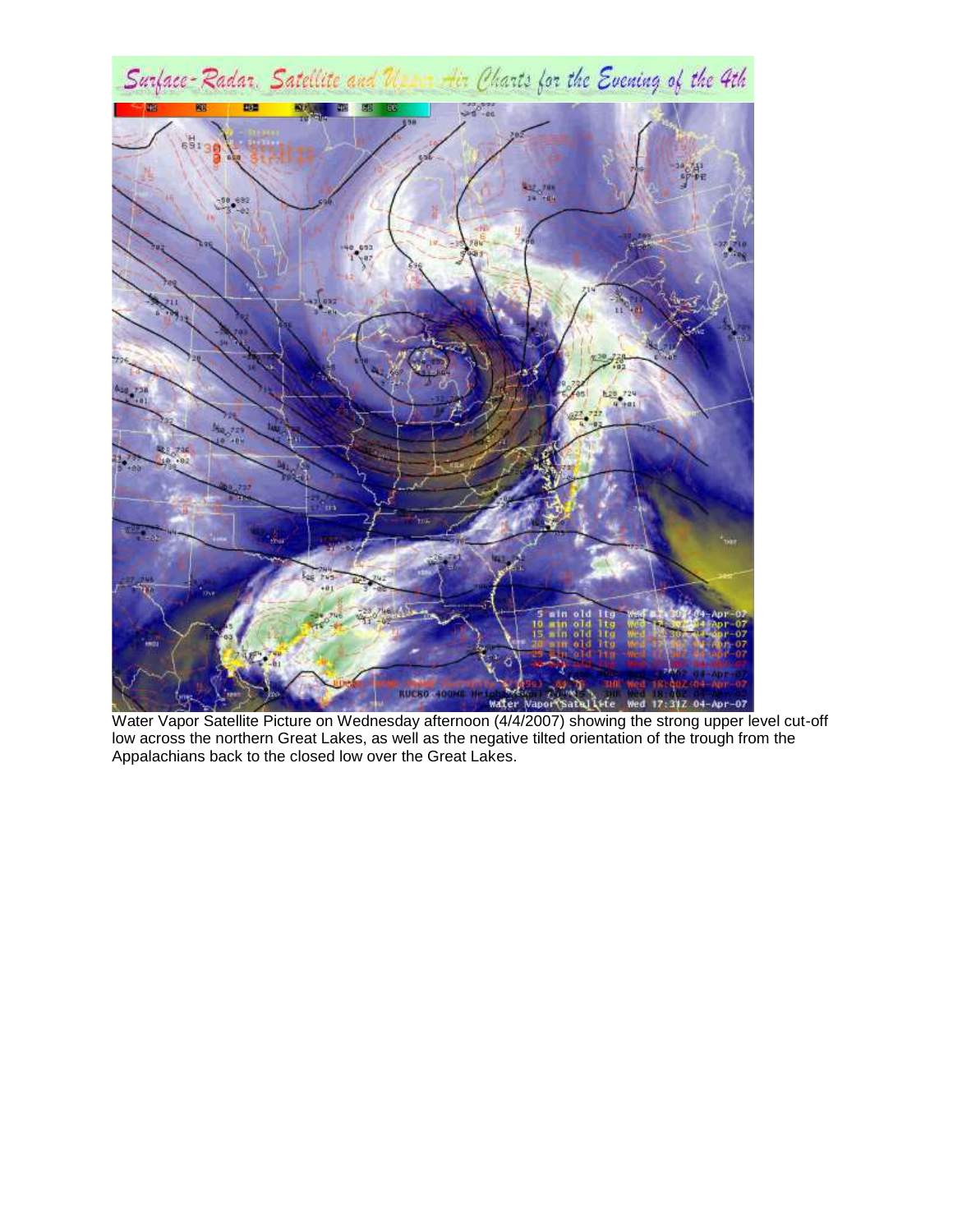

US Upper Air Chart (500HPa), Wednesday Evening 0000UTC (4/5/2007), 8pm EDT-4/4/2007 (Click image to enlarge)



Surface Chart and Radar composite - Wednesday Evening, 0300UTC 4/5/2007 (11pm EDT 4/5/2007) Surface low moving northeast, south of New England, while precipitation has redeveloped and moved back toward Vermont and northeast New York. (Click image to enlarge)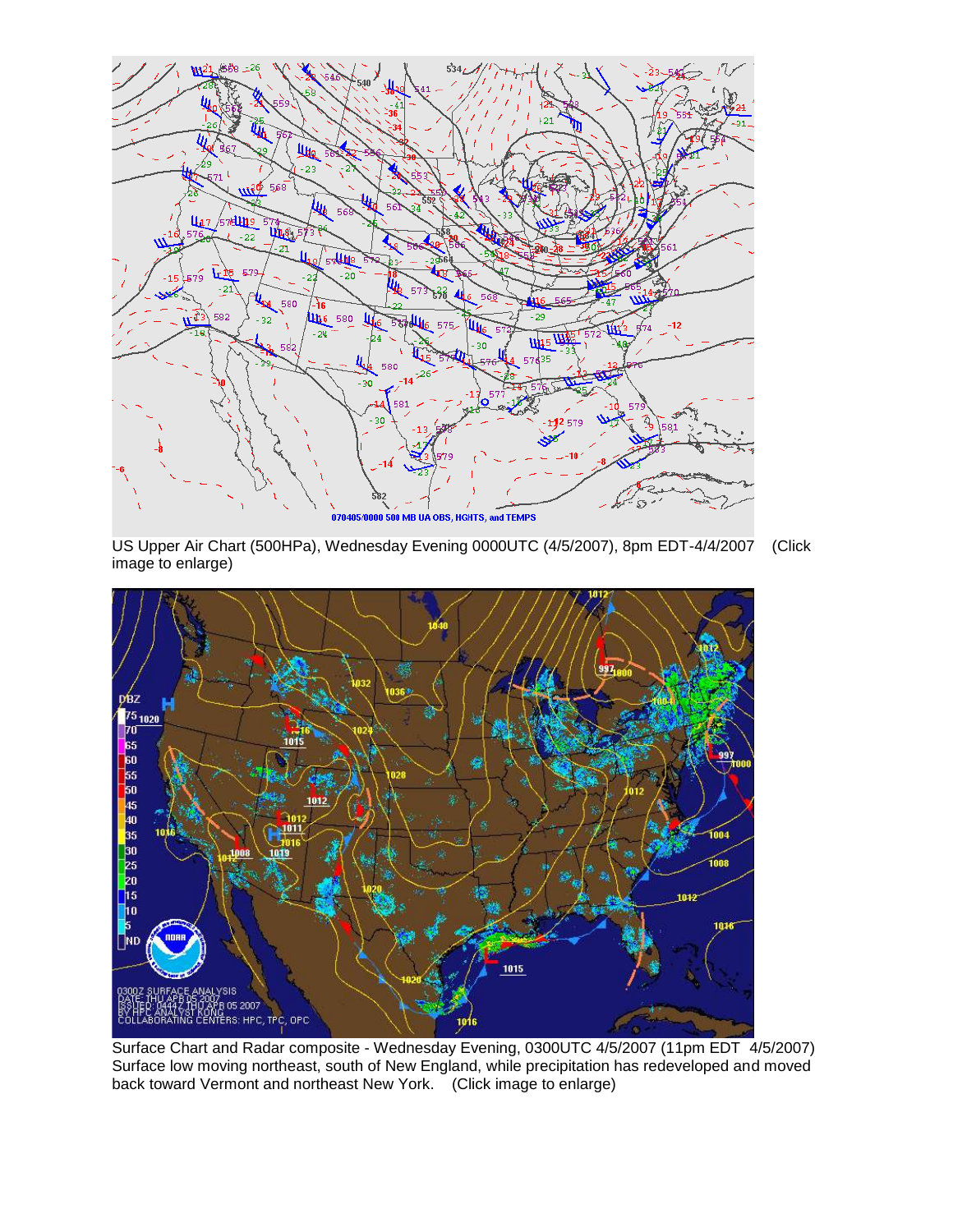

Surface Chart - Thursday Morning (4/5/2007), 0600UTC (2am EDT) (Click image to enlarge)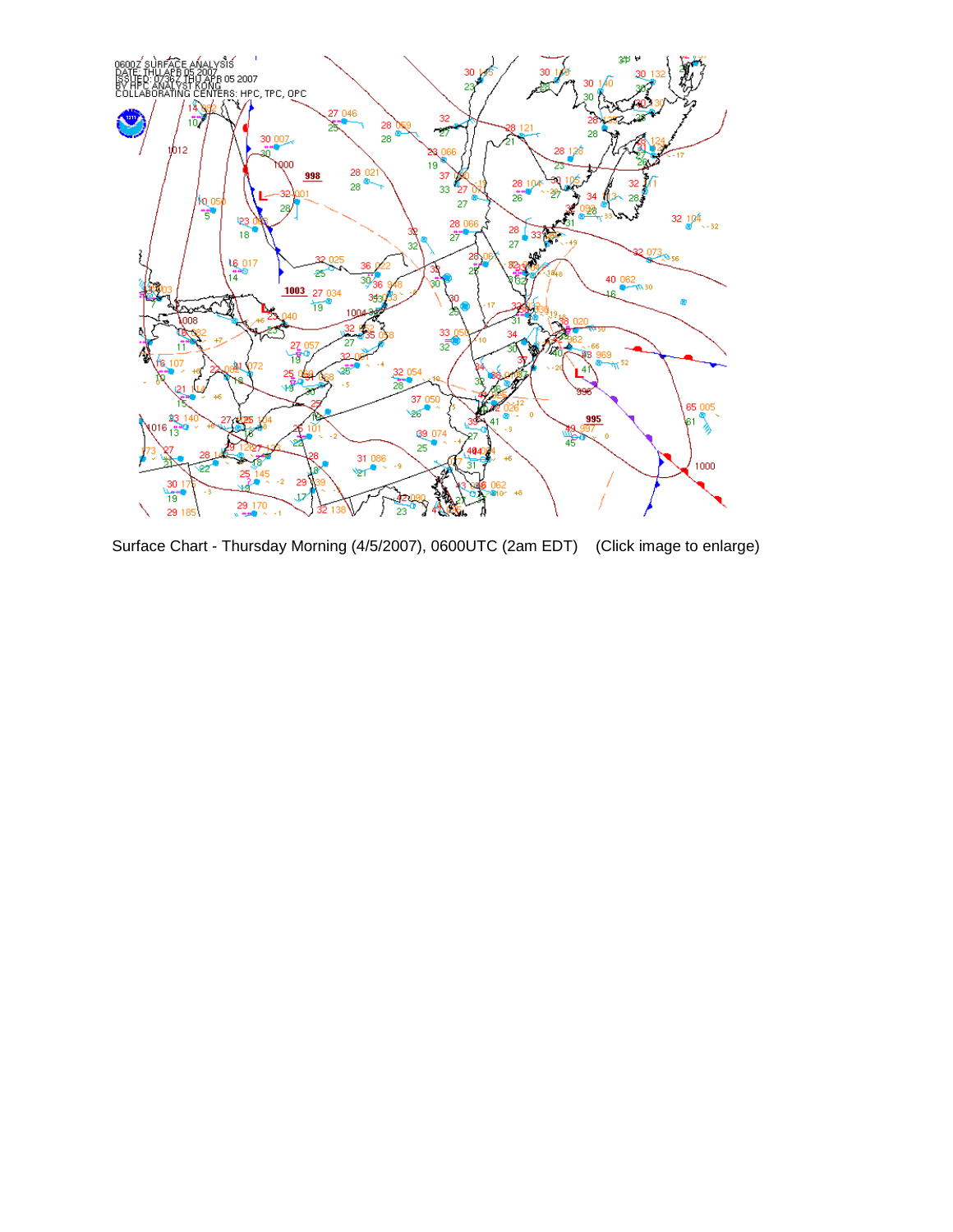

Surface Chart - Thursday Morning (4/5/2007), 1200UTC (8am EDT) (Click image to enlarge)



Surface and Radar composite - Thursday Morning, 1200UTC 4/5/2007 ( 8am EDT) (Click image to enlarge)